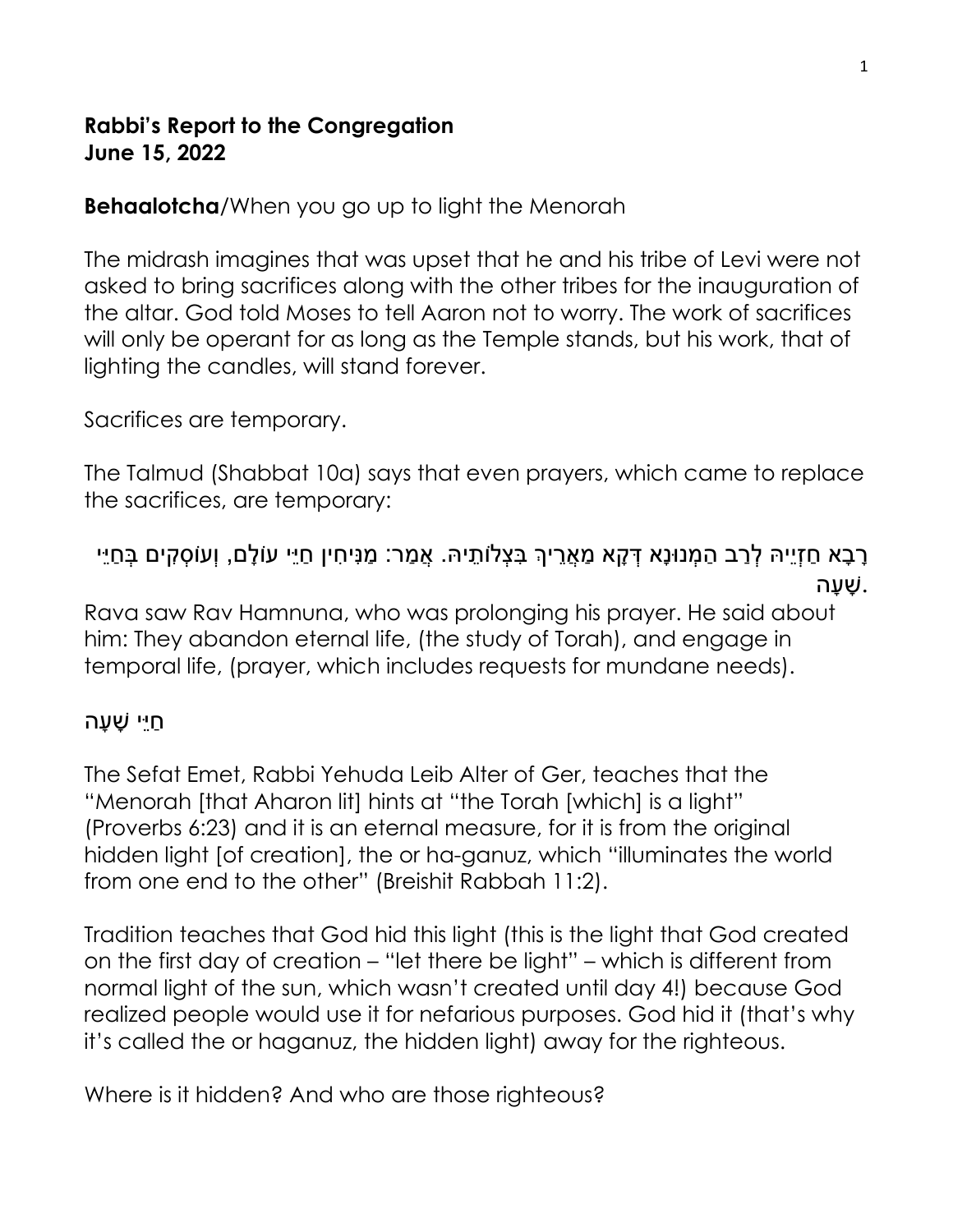The light is hidden in Torah, and the righteous are any of us who seek it.

And, have we been engaged in Torah, this past year!

we have been finding the or haganuz together, in our: Learning: topics: Radical Judaism The jew in the Lotus

Lovesong Shmita **Reparations Theology** Jewish Views of the Afterlife

Adult Ed: Who is a Jew – Jew? Jew-ish? Making end of life decisions

And for kids:

Torah School – 25 sessions each for 3-5 graders &  $6<sup>th</sup>$  & 7<sup>th</sup> graders, monthly meetings for post-b'nai mitzvah students. Plus a visit from Camp Havaya!

and B&B and M&M and learning about Israel through having our first ever shinishinit and our annual Israel forums.

In our support of the synagogue: Mini-Golf, Bowling, Trivia Night and security training

In our learning to repair the world: CRJ programs on racism and antisemitism, and economics as a tool for undoing racism

in our prayers & celebrations: Morning Gatherings, Rosh Chodesh groups, holiday observances, on Shabbat we lit candles, prayed and studied and shared soup and our lives, meditated, chanted, and walked (and join us next Shabbat at Target Rock!).

in our community involvement: engaging the interfaith community in environmental work, leading the Huntington Mobilization for Sustainability and hosting the first Huntington Environmental Festival, welcoming a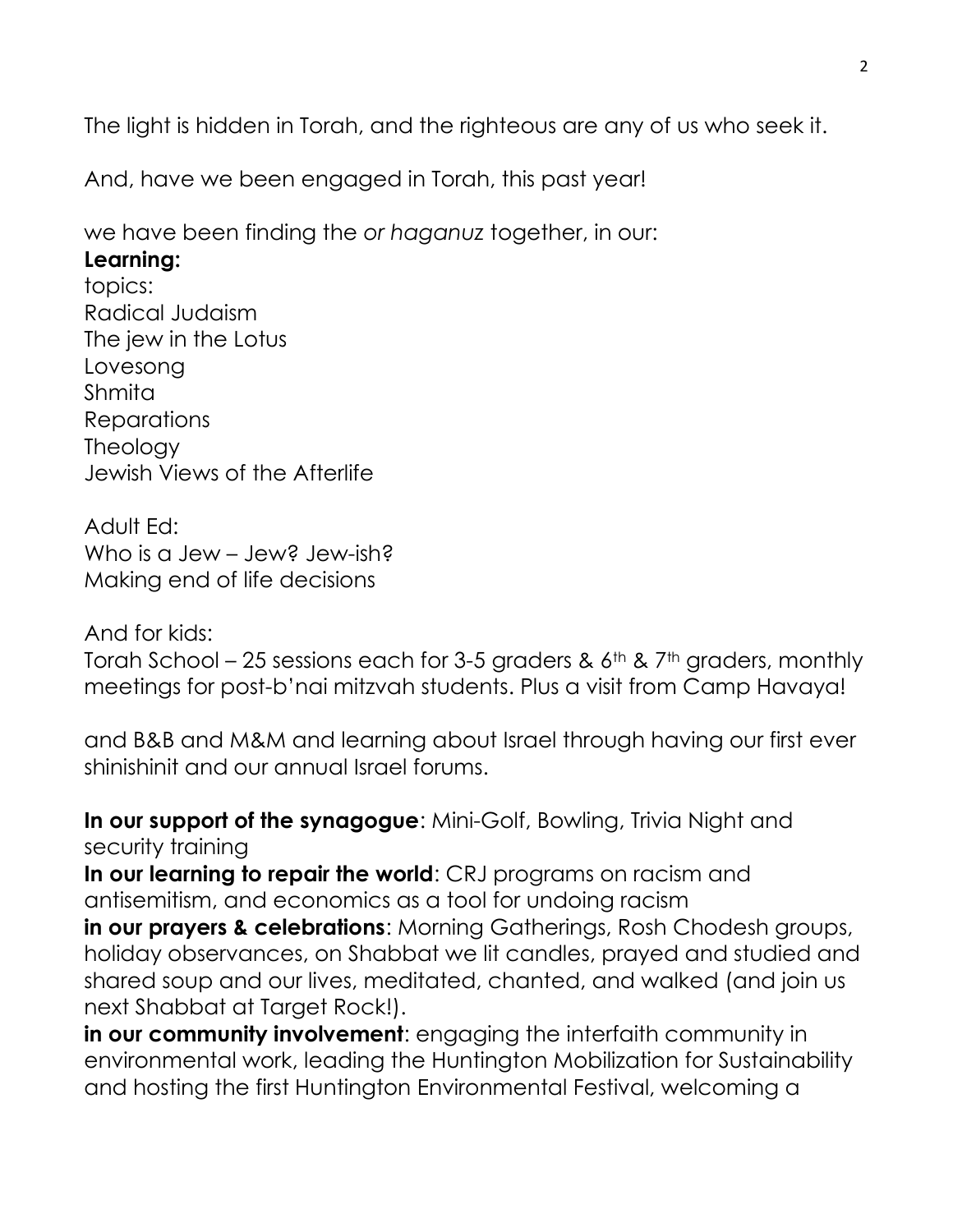member of the SCPD, hosting the MLK Day of Service, fall and spring food drives, supporting local organizations in our community against racism – and some participated in Reconstructing Judaism's Convention. And we hosted the Community Commemoration of Yom HaShoah. And, of course, in our caring for each other: when we're ill, a loved one has died, or when we're celebrating an achievement of a child or the birth of a grandchild.

We have done a LOT this year! Anything I forgot to mention?

But, of course, despite our wonderful programming and active community, as a congregation, we face challenges.

Mostly, these are in our declining #s: which is a phenomenon that's been happening for years, not only to us, but across most liberal churches and synagogues, and covid has hit us hard. Our volunteers (that's you all!) are stretched thin, circulating tasks around a smaller and smaller group.

Despite, that, look what we've done!

We are in a time of transformation – perhaps even bigger than that of the time between the age of sacrifices and the transition to prayer.

It has me thinking about the world of cars:

We've been driving cars with internal combustion engines for 100 years now. It's been great. The engines have transformed our lives, and, in many ways for the better. And they've also caused problems, which you don't need me to elaborate on.

So now, as with sacrifices, it's time to move on. Many companies are working to retool themselves and move into hybrid an electric vehicles.

Some people love classic cars - they have real followings, and passionate fans. But most people aren't driving these any more.

Just as most Jews aren't affiliating any more.